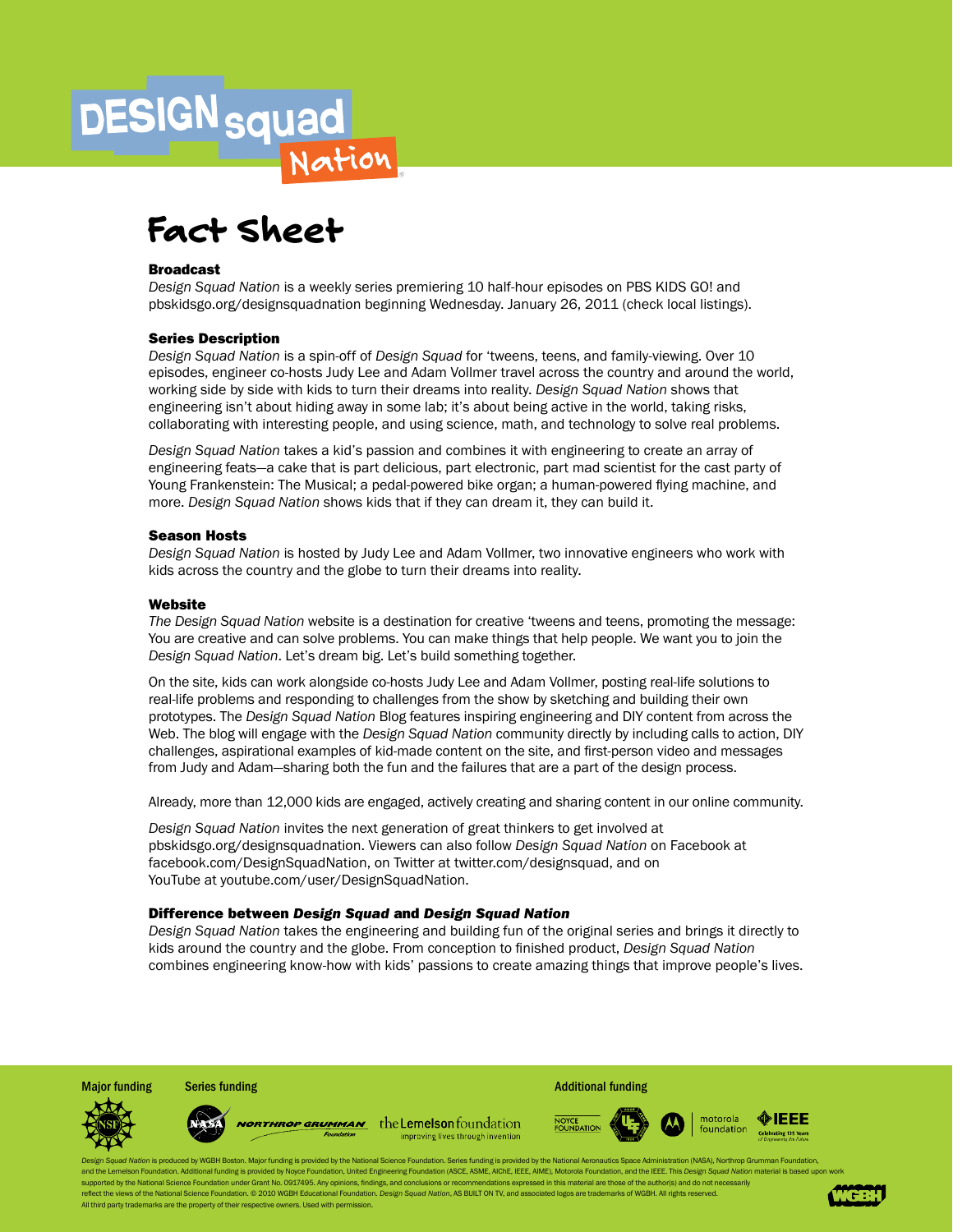#### Producers

*Design Squad Nation* is produced by WGBH Boston. Senior executive producer is Kate Taylor; executive producer is Marisa Wolsky; senior producer is Dorothy Dickie. Content director is Dr. Donald Pratt, Professor of Engineering, Messiah College.

#### Funders

*Design Squad Nation* is produced by WGBH Boston. Major funding for *Design Squad Nation* is provided by the National Science Foundation. Series funding is provided by the National Aeronautics Space Administration (NASA), Northrop Grumman Foundation, and The Lemelson Foundation. Additional funding is provided by Noyce Foundation, United Engineering Foundation (ASCE, ASME, AIChE, IEEE, AIME), Motorola Foundation, and IEEE.

#### Mission

*Design Squad Nation* builds on *Design Squad's* mission to increase student's knowledge of engineering and to improve the public image of engineering, especially among girls and minorities.

#### Outreach Campaign

To date, *Design Squad* and its partners have conducted 135 trainings for 5,387 engineers and educators, and engaged 153,548 kids and families with hands-on engineering activities through 413 events and workshops across the country. 85 engineering and education organizations have become formal partners, and 17,913 programs have used *Design Squad's* educational materials, which include six educators' guides (containing step-by-step directions and leaders' notes for 40 activities) targeted to engineers, afterschool program leaders, and teachers.

#### Engineering Organizations

American Association of Engineering Societies (AAES) American Society of Civil Engineers (ASCE) American Society of Heating, Refrigerating and Air-Conditioning Engineers, Inc. (ASHRAE) American Society of Mechanical Engineers (ASME) Boston Society of Civil Engineers Central Texas Engineers Week CH2M HILL Continuum Fluor Corporation GrayTech Software, Inc. Institute of Electrical and Electronics Engineers (The IEEE)

#### Educational Organizations

#### 4-H

Agawam High School American Association of University Women (AAUW) American Society for Engineering Education (ASEE) - Engineering, Go For It! Boys & Girls Clubs of America California Polytechnic State University Carnegie Science Center Central Piedmont Community College Children's Discovery Museum Coalition for Science After School Cogito.org (Johns Hopkins U. Center for Talented Youth) Creative Discovery Museum Dell-Winston School Solar Car Challenge Elon University, Dual Degree Engineering Program

Intel Corporation Junior Engineering Technical Society (JETS) National Academy of Engineering (NAE) National Council of Examiners for Engineering and Surveying (NCEES) National Engineers Week Foundation (EWeek) National Society of Black Engineers (NSBE) National Society of Professional Engineers (NSPE) Northrop Grumman Rockwell Collins Society of Manufacturing Engineers (SME) Society of Women Engineers (SWE) Tyco Electronics

FIRST (For Inspiration and Recognition of Science and Technology) Georgia Institute of Technology, Center for Education Integrating Science, Mathematics, and Computing (CEISMC) Girl Scouts of the USA Girls Inc. Girls, Math & Science Partnership Indiana Department of Education Intel Computer Clubhouse Network International Technology and Engineering Educators Association (ITEEA) Inventors Without Borders Iowa State University Lehigh University